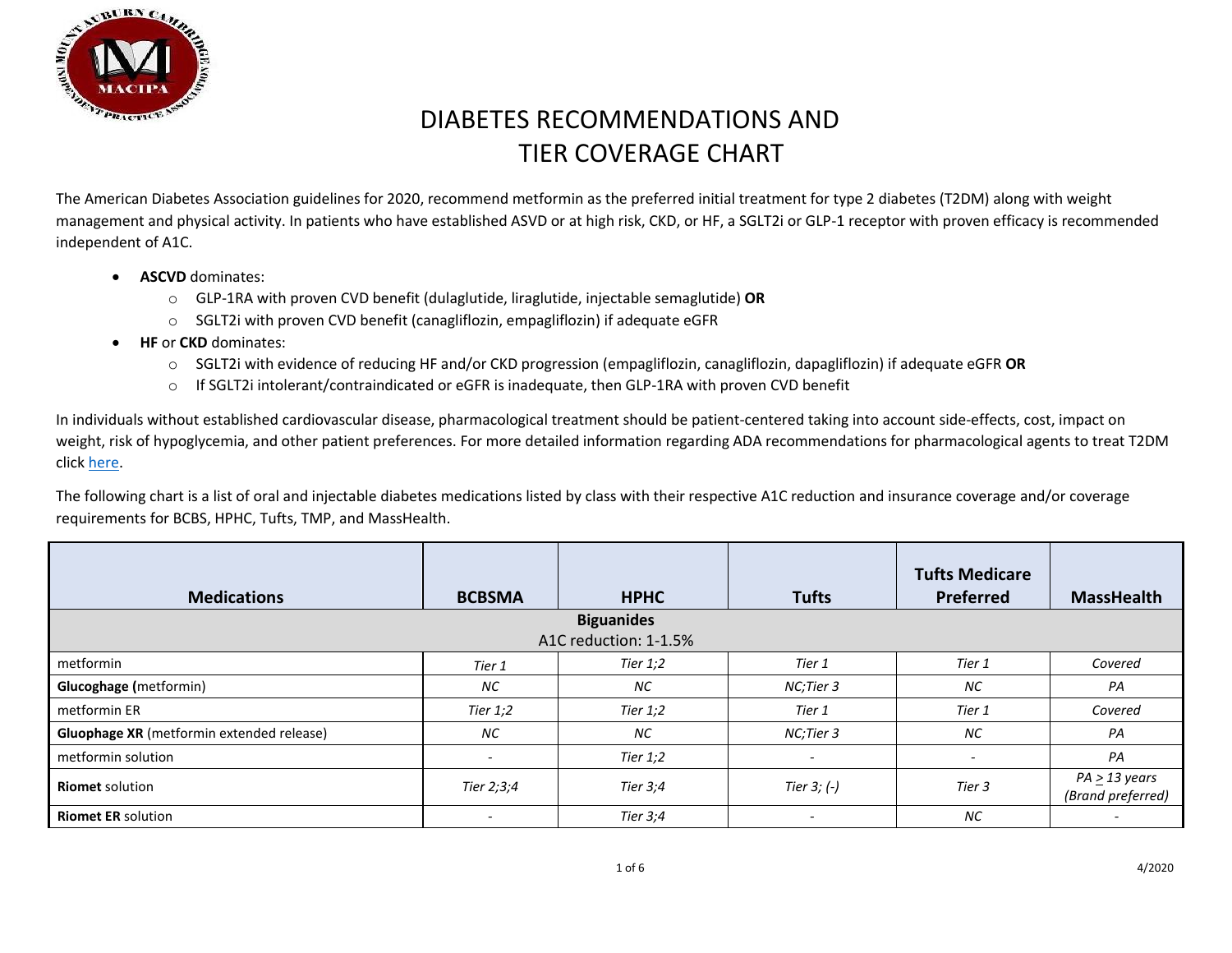

| <b>Medications</b>                                                           | <b>BCBSMA</b> | <b>HPHC</b>                                                                                                 | <b>Tufts</b>                   | <b>Tufts Medicare</b><br><b>Preferred</b> | <b>MassHealth</b>            |  |
|------------------------------------------------------------------------------|---------------|-------------------------------------------------------------------------------------------------------------|--------------------------------|-------------------------------------------|------------------------------|--|
| metformin extended release (modified)                                        | <b>NC</b>     | <b>NC</b>                                                                                                   | PA<br>(Tier 2;3 once approved) | <b>NC</b>                                 | PA                           |  |
| Glumetza (metformin, modified release)                                       | <b>NC</b>     | <b>NC</b>                                                                                                   | <b>NC</b>                      | NC                                        | PA                           |  |
| metformin extended release (osmotic)                                         | <b>NC</b>     | <b>Premium Formulary: Tier</b><br>1:2<br><b>Value Formulary: Tier</b><br>$1;2;3;4$ (depends on<br>strength) | PA<br>(Tier 3 once approved)   | <b>NC</b>                                 | PA                           |  |
| Fortamet (metformin, osmotic release)                                        | <b>NC</b>     | <b>NC</b>                                                                                                   | NC                             | NC                                        | PA                           |  |
| Sodium-glucose co-transporter 2 Inhibitors (SGLT2)<br>A1C reduction: 0.5-1%  |               |                                                                                                             |                                |                                           |                              |  |
| Jardiance (empagliflozin)                                                    | Tier 2;3 (ST) | Tier $2;3$                                                                                                  | Tier 2                         | Tier 3                                    | Covered                      |  |
| Invokana (canagliflozin)                                                     | Tier 2;3 (ST) | Tier $2;3$                                                                                                  | <b>NC</b>                      | <b>NC</b>                                 | Covered                      |  |
| Farxiga (dapagliflozin)                                                      | <b>NC</b>     | Tier 3;4                                                                                                    | NC                             | Tier 3                                    | Covered                      |  |
| Steglatro (ertugliflozin)*                                                   | <b>NC</b>     | Tier 3;4                                                                                                    | NC.                            | NC.                                       | PA                           |  |
| Glucagon-like Peptide-1 (GLP-1) Receptor Agonists**<br>A1C reduction: 1-1.5% |               |                                                                                                             |                                |                                           |                              |  |
| Trulicity (dulaglutide)                                                      | Tier 2;3 (ST) | Tier 2;3 (ST)                                                                                               | Tier 2                         | Tier 3                                    | PA                           |  |
| Ozempic (semaglutide)                                                        | <b>NC</b>     | Tier 2;3 (ST)                                                                                               | Tier 2                         | Tier 3                                    | PA                           |  |
| Rybelsus (oral semaglutide)                                                  | <b>NC</b>     | <b>NC</b>                                                                                                   | NC.                            | <b>NC</b>                                 | $\blacksquare$               |  |
| Victoza (liraglutide)                                                        | <b>NC</b>     | Tier 2;3 (ST)                                                                                               | Tier 2                         | Tier 3                                    | PA                           |  |
| Bydureon (exenatide extended release)                                        | Tier 2;3 (ST) | Tier 2;3 (ST)                                                                                               | NC                             | Tier 3                                    | Covered                      |  |
| <b>Bydureon BCise</b>                                                        | Tier 2;3 (ST) | Tier 2;3 (ST)                                                                                               | <b>NC</b>                      | Tier 3                                    | PA                           |  |
| Byetta (exenatide)                                                           | Tier 2;3 (ST) | Tier 2;3 (ST)                                                                                               | NC                             | Tier 4                                    | Covered<br>(Brand preferred) |  |
| <b>Adlyxin</b> (lixisenatide)                                                | ΝC            | <b>Premium Formulary: Tier</b><br>3;4(ST)<br><b>Value Formulary: NC</b>                                     | <b>NC</b>                      | ΝC                                        | PA                           |  |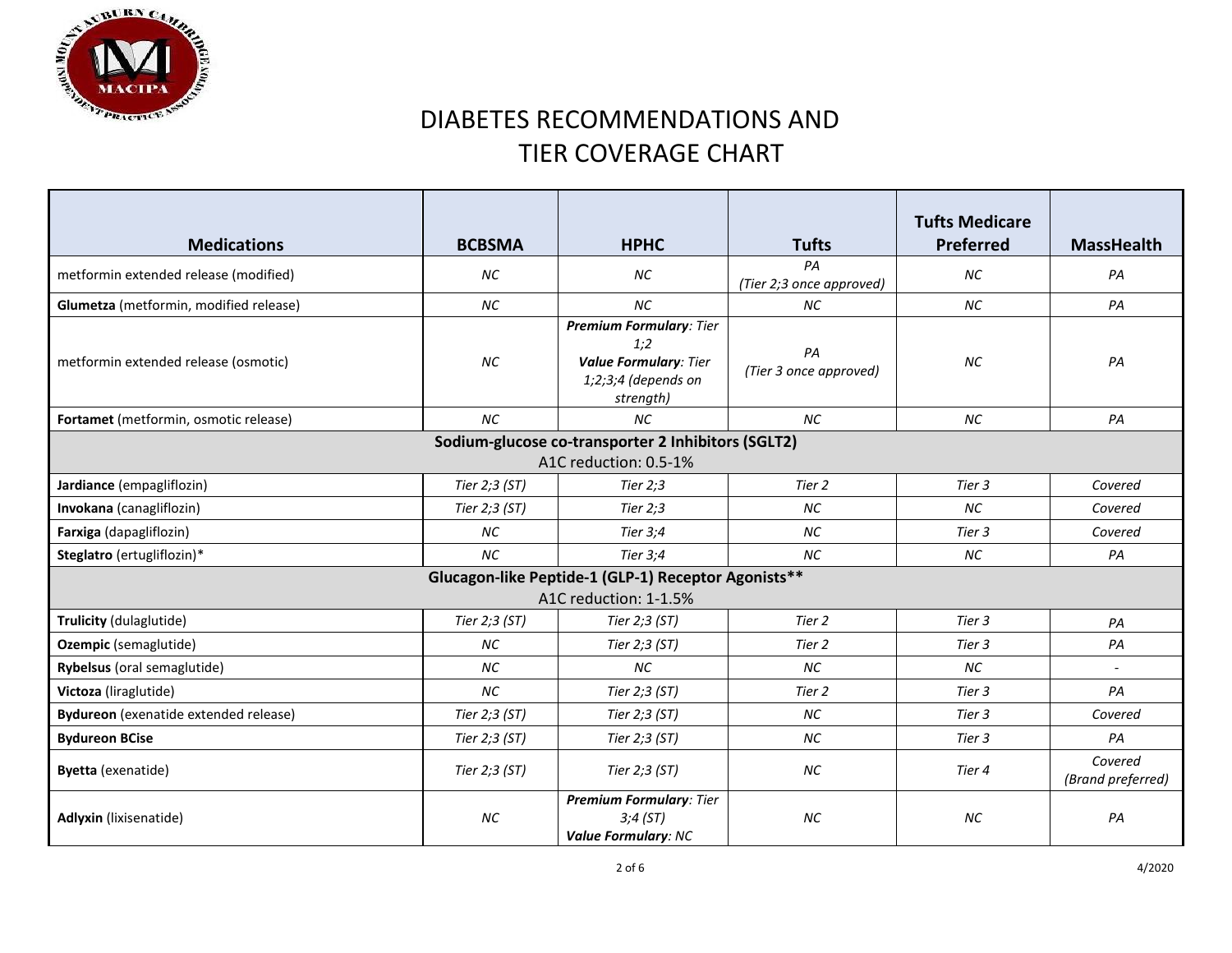

|                                                  |                                           |                                                                                 |              | <b>Tufts Medicare</b>        |                   |  |  |  |
|--------------------------------------------------|-------------------------------------------|---------------------------------------------------------------------------------|--------------|------------------------------|-------------------|--|--|--|
| <b>Medications</b>                               | <b>BCBSMA</b>                             | <b>HPHC</b>                                                                     | <b>Tufts</b> | <b>Preferred</b>             | <b>MassHealth</b> |  |  |  |
|                                                  |                                           | Long-acting Insulin/Glucagon-like Peptide-1 (GLP-1) Receptor Agonists           |              |                              |                   |  |  |  |
|                                                  |                                           | A1C reduction: 0.5-1% versus insulin alone                                      |              |                              |                   |  |  |  |
| Xultophy (insulin degludec/liraglutide)          | <b>NC</b>                                 | PA<br>(Tier 3;4 once approved)                                                  | <b>NC</b>    | <b>NC</b>                    | PA                |  |  |  |
| Soliqua (insulin glargine/lixisenatide)          | <b>NC</b>                                 | Premium Formulary: PA<br>(Tier 3;4 once approved)<br><b>Value Formulary: NC</b> | <b>NC</b>    | <b>NC</b>                    | PA                |  |  |  |
|                                                  | Dipeptidyl Peptidase-4 (DPP-4) Inhibitors |                                                                                 |              |                              |                   |  |  |  |
| A1C reduction: 0.5-1%                            |                                           |                                                                                 |              |                              |                   |  |  |  |
| Januvia (sitagliptin)                            | Tier 2;3 (ST)                             | Tier $2,3$                                                                      | Tier 2       | Tier 3                       | Covered           |  |  |  |
| Tradjenta (linagliptin)                          | <b>NC</b>                                 | Tier $2:3$                                                                      | $NC$         | Tier 3                       | Covered           |  |  |  |
| alogliptin                                       | NC                                        | <b>Premium Formulary: NC</b><br><b>Value Formulary:</b><br>Tier 3;4;5 (ST)      | Tier 1       | <b>NC</b>                    | PA                |  |  |  |
| Nesina (alogliptin)                              | <b>NC</b>                                 | <b>NC</b>                                                                       | <b>NC</b>    | <b>NC</b>                    | PA                |  |  |  |
| Onglyza (saxagliptin)                            | Tier 2;3 (ST)                             | <b>NC</b>                                                                       | <b>NC</b>    | NC                           | Covered           |  |  |  |
| <b>Sulfonylureas</b><br>A1C reduction: 1-1.5%    |                                           |                                                                                 |              |                              |                   |  |  |  |
| glimepiride                                      | Tier 1                                    | Tier $1,2$                                                                      | Tier 1       | PA<br>(Tier 1 once approved) | Covered           |  |  |  |
| Amaryl (glimepiride)                             | Tier 2;3;4                                | <b>NC</b>                                                                       | Tier 3       | <b>NC</b>                    | PA                |  |  |  |
| glipizide                                        | Tier 1                                    | Tier 1                                                                          | Tier 1       | Tier 1                       | Covered           |  |  |  |
| Glucotrol (glipizide)                            | Tier 2;3;4                                | NC                                                                              | Tier 3       | <b>NC</b>                    | PA                |  |  |  |
| glipizide ER/XL extended release                 | Tier $1,2$                                | Tier $1,2$                                                                      | Tier 1       | Tier 1                       | Covered           |  |  |  |
| <b>Glucotrol XL</b> (glipizide extended release) | Tier 2;3;4                                | <b>NC</b>                                                                       | Tier 3       | NC                           | PA                |  |  |  |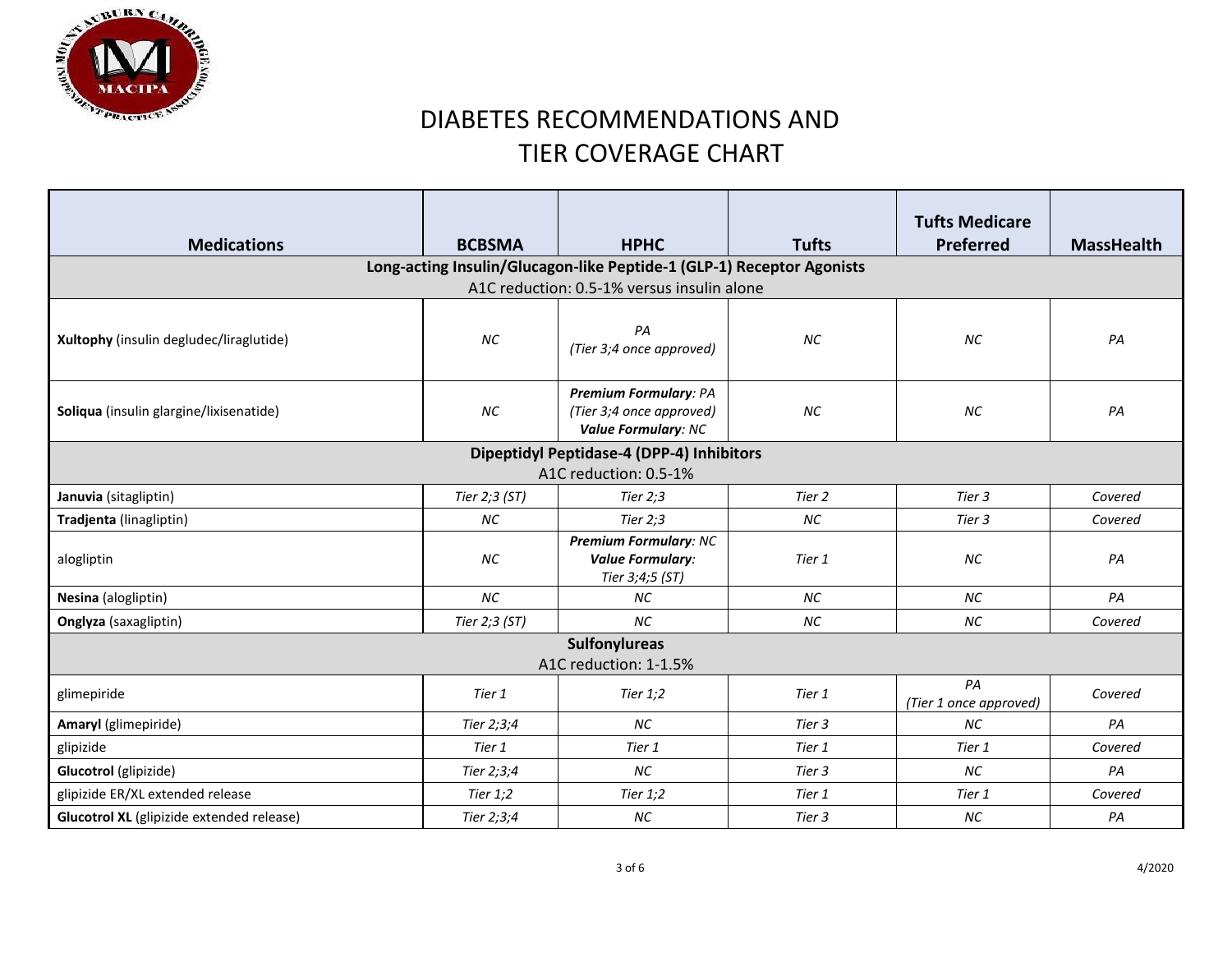

| <b>Medications</b>                             | <b>BCBSMA</b>                                | <b>HPHC</b> | <b>Tufts</b> | <b>Tufts Medicare</b><br><b>Preferred</b> | <b>MassHealth</b> |  |  |
|------------------------------------------------|----------------------------------------------|-------------|--------------|-------------------------------------------|-------------------|--|--|
| glyburide                                      | Tier $1,2$                                   | Tier $1,2$  | Tier 1       | PA<br>(Tier 2 once approved)              | Covered           |  |  |
| glyburide micronized tablets                   | Tier $1,2$                                   | Tier $1,2$  | Tier 1       | PA<br>(Tier 1 once approved)              | Covered           |  |  |
| Glynase Prestab (glyburide micronized tablets) | Tier 2;3;4                                   | <b>NC</b>   | Tier 3       | NC                                        | PA                |  |  |
|                                                | <b>Meglitinides</b><br>A1C reduction: 0.5-1% |             |              |                                           |                   |  |  |
| repaglinide                                    | Tier 1;2                                     | Tier $1,2$  | Tier 1       | Tier 1                                    | Covered           |  |  |
| nateglinide                                    | Tier $1,2$                                   | Tier $1,2$  | Tier 1       | Tier 3                                    | Covered           |  |  |
| <b>Starlix</b> (nateglinide)                   | Tier 2;3;4                                   | <b>NC</b>   | Tier 3       | <b>NC</b>                                 | PA                |  |  |
| <b>Thiazolidinediones</b>                      |                                              |             |              |                                           |                   |  |  |
| A1C reduction: 1-1.5%                          |                                              |             |              |                                           |                   |  |  |
| pioglitazone                                   | Tier 1;2 (ST)                                | Tier $1,2$  | Tier 1       | Tier 1                                    | Covered           |  |  |
| Actos (pioglitazone)                           | Tier 2;3;4 (ST)                              | <b>NC</b>   | Tier 3       | <b>NC</b>                                 | PA                |  |  |
| Avandia (rosiglitazone)                        | Tier 2;3;4; (ST)                             | Tier $3;4$  | <b>NC</b>    | NC                                        | PA                |  |  |
| <b>Alpha-Glucosidase Inhibitors</b>            |                                              |             |              |                                           |                   |  |  |
| A1C reduction: 0.5-1%                          |                                              |             |              |                                           |                   |  |  |
| acarbose                                       | Tier $1,2$                                   | Tier $1,2$  | Tier 1       | Tier 1                                    | Covered           |  |  |
| Precose (acarbose)                             | Tier $2;3$                                   | <b>NC</b>   | Tier 3       | <b>NC</b>                                 | PA                |  |  |
| miglitol                                       | Tier $1,2$                                   | Tier $1,2$  | Tier 2       | Tier 3                                    | Covered           |  |  |
| Glyset (miglitol)                              | Tier 2;3;4                                   | <b>NC</b>   | Tier 3       | NC                                        | PA                |  |  |
| <b>Miscellaneous</b>                           |                                              |             |              |                                           |                   |  |  |
| A1C reduction: 0.5%                            |                                              |             |              |                                           |                   |  |  |
| Cycloset (bromocriptine)                       | Tier 2;3;4                                   | Tier $2;3$  | Tier 2       | Tier 3                                    | PA                |  |  |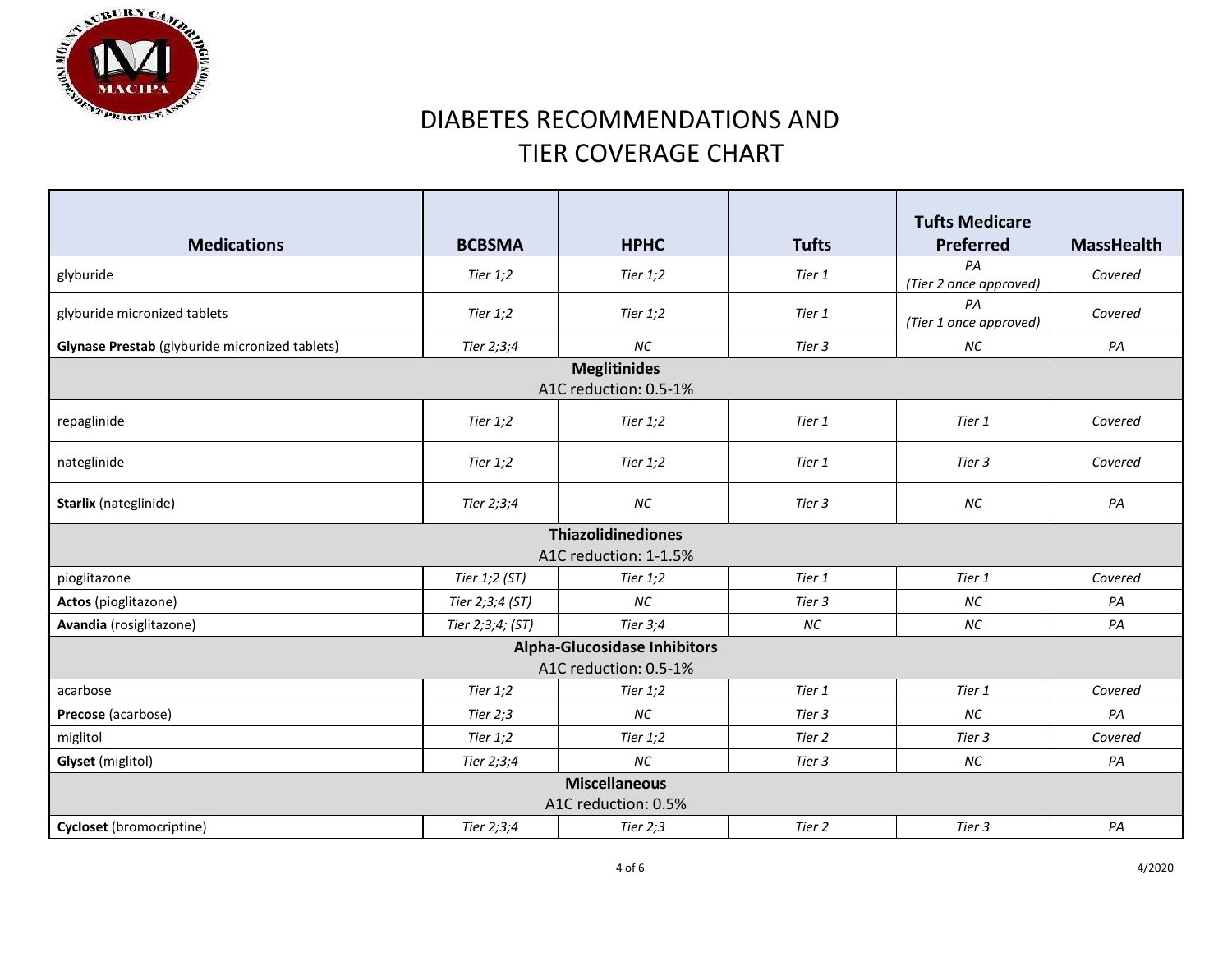

| <b>Medications</b>                                                  | <b>BCBSMA</b>   | <b>HPHC</b>                 | <b>Tufts</b> | <b>Tufts Medicare</b><br><b>Preferred</b> | <b>MassHealth</b>            |
|---------------------------------------------------------------------|-----------------|-----------------------------|--------------|-------------------------------------------|------------------------------|
| colesevelam                                                         | Tier $1,2$      | Tier $2;3$                  | Tier 2       | Tier 3                                    | PA                           |
| <b>Welchol</b> (colesevelam)                                        | NC              | NC                          | NC           | <b>NC</b>                                 | Covered<br>(Brand preferred) |
| SymlinPen (pramlintide)                                             | Tier $2;3$      | Tier $2:3$                  | Tier 3       | Tier 3                                    | PA                           |
|                                                                     |                 | <b>Combination Products</b> |              |                                           |                              |
| metformin/glipizide                                                 | Tier $1,2$      | Tier $1,2$                  | Tier 1       | Tier 1                                    | Covered                      |
| metformin/glyburide                                                 | <b>Tier 1;2</b> | Tier $1,2$                  | Tier 1       | PA<br>(Tier 2 once approved)              | Covered                      |
| metformin/repaglinide                                               | <b>Tier 1;2</b> | <b>NC</b>                   | Tier 1       | <b>NC</b>                                 | PA                           |
| pioglitazone/metformin                                              | Tier 1;2 (ST)   | Tier $1,2$                  | Tier 1       | Tier 3                                    | PA                           |
| Actoplus Met (pioglitazone/metformin)                               | Tier 2;3;4 (ST) | <b>NC</b>                   | Tier 3       | <b>NC</b>                                 | PA                           |
| <b>Actoplus Met XR</b><br>(pioglitazone/metformin extended release) | Tier 2;3;4 (ST) | NC                          | Tier 3       | <b>NC</b>                                 | PA                           |
| alogliptin/metformin                                                | <b>NC</b>       | <b>NC</b>                   | Tier 1       | <b>NC</b>                                 | PA                           |
| Kazano (alogliptin/metformin)                                       | <b>NC</b>       | <b>NC</b>                   | <b>NC</b>    | <b>NC</b>                                 | PA                           |
| Janumet (sitagliptin/metformin)                                     | Tier 2;3 (ST)   | Tier $2;3$                  | Tier 2       | Tier 3                                    | Covered                      |
| Janumet XR (sitagliptin/metformin extended release)                 | Tier 2;3 (ST)   | Tier $2;3$                  | Tier 2       | Tier 3                                    | Covered                      |
| Jentadueto (linagliptin/metformin)                                  | <b>NC</b>       | Tier $2:3$                  | <b>NC</b>    | Tier 3                                    | Covered                      |
| Jentadueto XR (linagliptin/metformin extended release)              | <b>NC</b>       | Tier $2;3$                  | <b>NC</b>    | Tier 3                                    | PA                           |
| Kombiglyze XR (saxagliptin/metformin extended release)              | Tier 2;3 (ST)   | <b>NC</b>                   | <b>NC</b>    | <b>NC</b>                                 | Covered                      |
| Invokamet (canagliflozin/metformin)                                 | Tier 2;3 (ST)   | Tier $2;3$                  | <b>NC</b>    | <b>NC</b>                                 | Covered                      |
| Invokamet XR (canagliflozin/metformin extended release)             | Tier 2;3 (ST)   | Tier $2;3$                  | <b>NC</b>    | <b>NC</b>                                 | PA                           |
| Xigduo XR (dapagliflozin/metformin extended release)                | <b>NC</b>       | Tier 3;4                    | <b>NC</b>    | Tier 3                                    | Covered                      |
| Synjardy (empagliflozin/metformin)                                  | Tier 2;3 (ST)   | Tier $2:3$                  | Tier 2       | Tier 3                                    | PA                           |
| Synjardy XR (empagliflozin/metformin extended release)              | Tier 2;3 (ST)   | Tier $2;3$                  | Tier 2       | Tier 3                                    | PA                           |